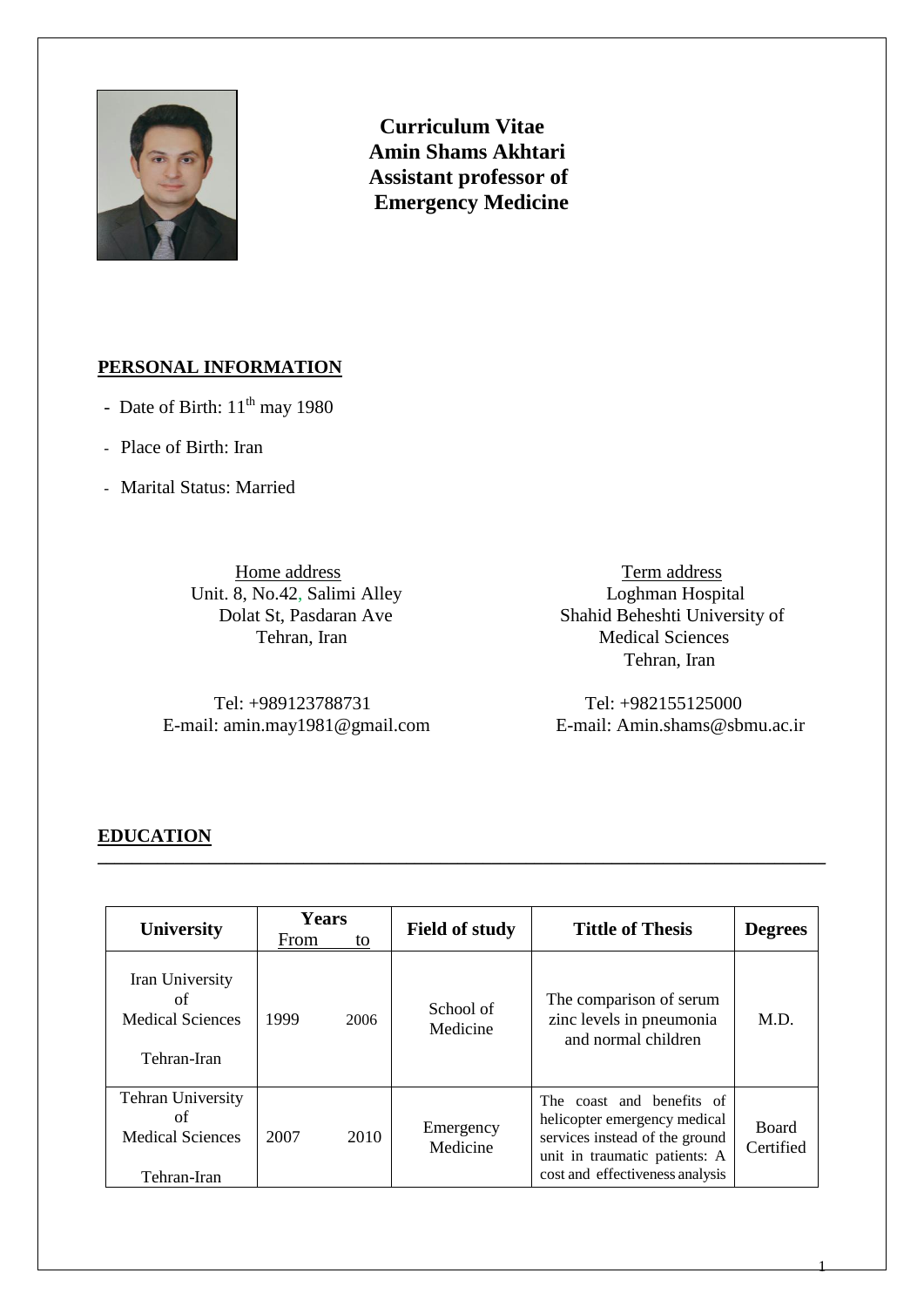# **SKILLS**

#### **Computer**

Good knowledge in SPSS statistical packages

*\_\_\_\_\_\_\_\_\_\_\_\_\_\_\_\_\_\_\_\_\_\_\_\_\_\_\_\_\_\_\_\_\_\_\_\_\_\_\_\_\_\_\_\_\_\_\_\_\_\_\_\_\_\_\_\_\_\_\_\_\_\_\_\_\_\_\_\_\_\_\_\_\_\_\_\_\_\_\_\_\_\_\_\_\_*

\_\_\_\_\_\_\_\_\_\_\_\_\_\_\_\_\_\_\_\_\_\_\_\_\_\_\_\_\_\_\_\_\_\_\_\_\_\_\_\_\_\_\_\_\_\_\_\_\_\_\_\_\_\_\_\_\_\_\_\_\_\_\_\_\_\_\_\_\_\_\_\_\_\_\_\_\_\_\_\_\_\_\_\_\_

■ Web based Research

# **Language**

- Native language is Persian
- **English, Turkish**

# **WORK AND CLINICAL EXPERIENCE**

| $2013$ -present  | Loghman Hospital, Tehran, Iran<br>Assisstant Professor of Emergency Medicine                               |
|------------------|------------------------------------------------------------------------------------------------------------|
| $2010$ - Present | National Oil and Petroleum Central Hospital, Tehran, Iran<br><b>Emergency Physician and Trainer</b><br>٠   |
| 2012-2013        | Taleghani Hospital, Tehran, Iran<br>■ Head of Emergency Ward                                               |
| $2010 - 2014$    | National Oil and Petroleum Abadan Hospital, Abadan, Iran<br>Head of Critical Care and Emergency Department |
| $2010 - 2012$    | Farmanieh Private Hospital, Tehran, Iran<br>• Emergency Physician                                          |
| $2009 - 2012$    | Tehran Medical Imaging Centre, Tehran, Iran<br><b>Interventional Radiology Assistant</b>                   |

# **TEACHING EXPERENCE**

| 2013        | Present | Assistant Professor of Emergency Medicine, Emergency Department, Loghman<br>Hospital, Shahid Beheshti University of Medical Sciences, Tehran, Iran |
|-------------|---------|----------------------------------------------------------------------------------------------------------------------------------------------------|
| 2010 - 2012 |         | Guest Lecturer of Emergency Environmental Hazards, University of<br>Environment, Karaj, Iran                                                       |

\_\_\_\_\_\_\_\_\_\_\_\_\_\_\_\_\_\_\_\_\_\_\_\_\_\_\_\_\_\_\_\_\_\_\_\_\_\_\_\_\_\_\_\_\_\_\_\_\_\_\_\_\_\_\_\_\_\_\_\_\_\_\_\_\_\_\_\_\_\_\_\_\_\_\_\_\_\_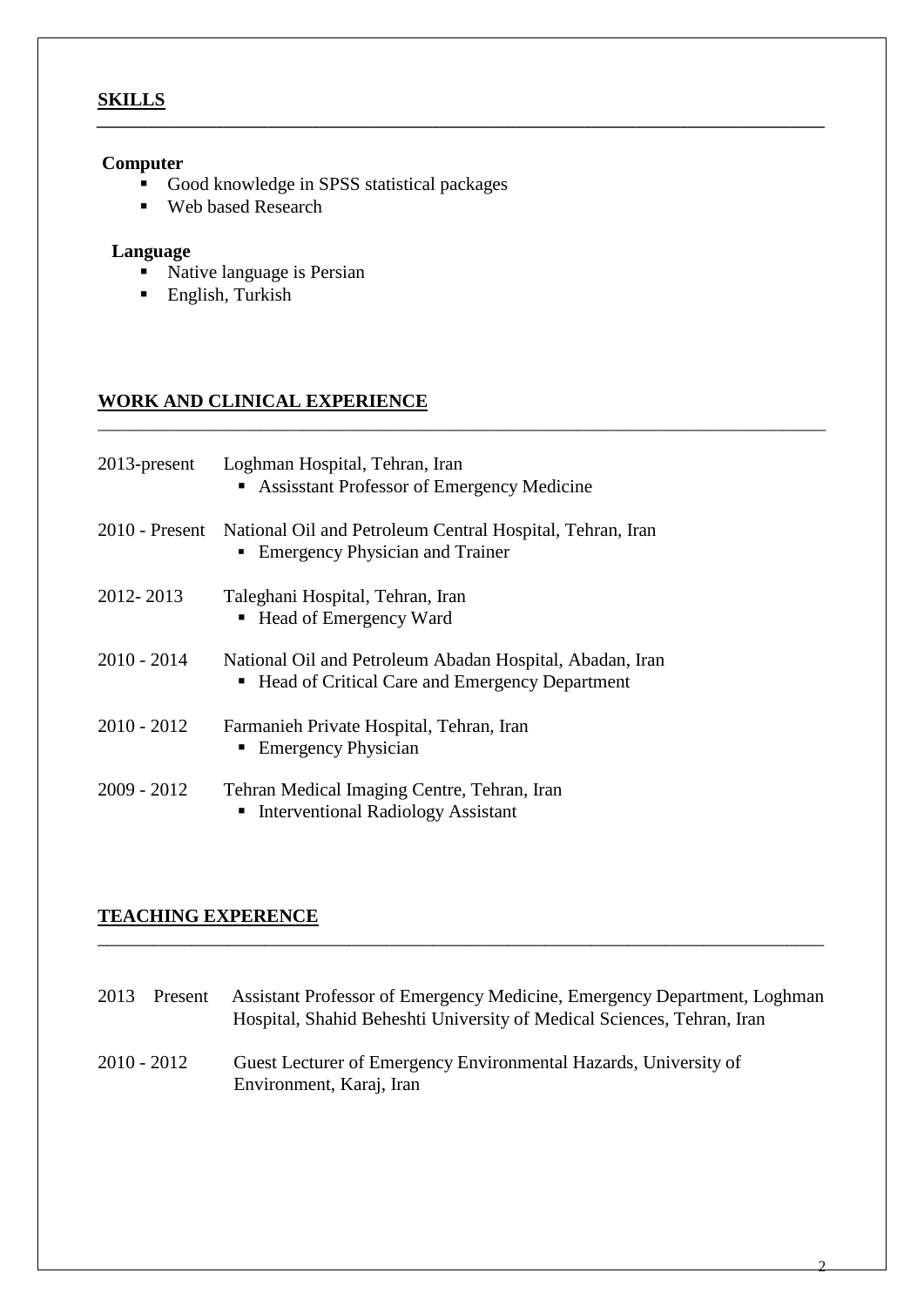### **PUBLICATION AND PRESENTATION**

#### **BOOKS**

• Pelvic floor disease international edition, 2009

### **ARTICLES**

- [Comparison of the Adulthood Chronic Stress Effect on Hippocampal BDNF Signalling](https://scholar.google.com/citations?view_op=view_citation&hl=en&user=L-BkR10AAAAJ&citation_for_view=L-BkR10AAAAJ:IjCSPb-OGe4C) in [Male and Female Rats,](https://scholar.google.com/citations?view_op=view_citation&hl=en&user=L-BkR10AAAAJ&citation_for_view=L-BkR10AAAAJ:IjCSPb-OGe4C) Molecular neurobiology 2015
- [Posterior Atlantoaxial Fusion Using C1 Lateral Mass and C2 Pedicle by Polyaxial Screw](https://scholar.google.com/citations?view_op=view_citation&hl=en&user=L-BkR10AAAAJ&citation_for_view=L-BkR10AAAAJ:2osOgNQ5qMEC)  [in Atlantoaxial Instability,](https://scholar.google.com/citations?view_op=view_citation&hl=en&user=L-BkR10AAAAJ&citation_for_view=L-BkR10AAAAJ:2osOgNQ5qMEC) Open Journal of Modern Neurosurgery 2014
- [A Rare Case of Non-Functioning Pituitary Macroadenoma \(NFMA\),](https://scholar.google.com/citations?view_op=view_citation&hl=en&user=L-BkR10AAAAJ&citation_for_view=L-BkR10AAAAJ:d1gkVwhDpl0C) Open Journal of Modern Neurosurgery 2014
- [Surgical Management of an Unstable Lumbar Fracture-Dislocation: A Case Report,](https://scholar.google.com/citations?view_op=view_citation&hl=en&user=L-BkR10AAAAJ&citation_for_view=L-BkR10AAAAJ:qjMakFHDy7sC) Open Journal of Modern Neurosurgery 2014
- [Obstructive Hydrocephalus Caused by Pituitary Adenoma: A Case Report,](https://scholar.google.com/citations?view_op=view_citation&hl=en&user=L-BkR10AAAAJ&citation_for_view=L-BkR10AAAAJ:u-x6o8ySG0sC) Open Journal of Modern Neurosurgery 2014
- [Comparison of the single-injection volar subcutaneous block and the two-injection dorsal](https://scholar.google.com/citations?view_op=view_citation&hl=en&user=L-BkR10AAAAJ&citation_for_view=L-BkR10AAAAJ:u5HHmVD_uO8C)  [block for digital anaesthesia,](https://scholar.google.com/citations?view_op=view_citation&hl=en&user=L-BkR10AAAAJ&citation_for_view=L-BkR10AAAAJ:u5HHmVD_uO8C) Health 2013
- The coast and benefits of helicopter emergency medical services instead of the ground [unit in traumatic patients: A cost-effectiveness analysis,](https://scholar.google.com/citations?view_op=view_citation&hl=en&user=L-BkR10AAAAJ&citation_for_view=L-BkR10AAAAJ:UeHWp8X0CEIC) Scientific Research Publishing 2013
- Optimization of Liver Iron Load Assessment by Pixel-Based T2\* MRI in Thalassemic [Patients,](https://scholar.google.com/citations?view_op=view_citation&hl=en&user=L-BkR10AAAAJ&citation_for_view=L-BkR10AAAAJ:zYLM7Y9cAGgC) Open journal of radiology 2012
- [Micro-implant: a new time saving device for hair transplantation \(A Case report\)](https://scholar.google.com/citations?view_op=view_citation&hl=en&user=L-BkR10AAAAJ&citation_for_view=L-BkR10AAAAJ:9yKSN-GCB0IC) Scientific Journal of Kurdistan University of Medical Sciences 2012

#### **PRESENTATION**

| 2016 | Oral Presentation, 21st World congress on Heart Disease, Boston, USA                                   |
|------|--------------------------------------------------------------------------------------------------------|
| 2015 | Oral Presentation, 20th World congress on Heart Disease, Vancouver, Canada                             |
| 2015 | CPR - Introductory and advanced workshop, National Oil and Petroleum Central<br>Hospital, Tehran, Iran |
| 2014 | Triage workshop, National Oil and Petroleum Central Hospital, Tehran, Iran                             |

3